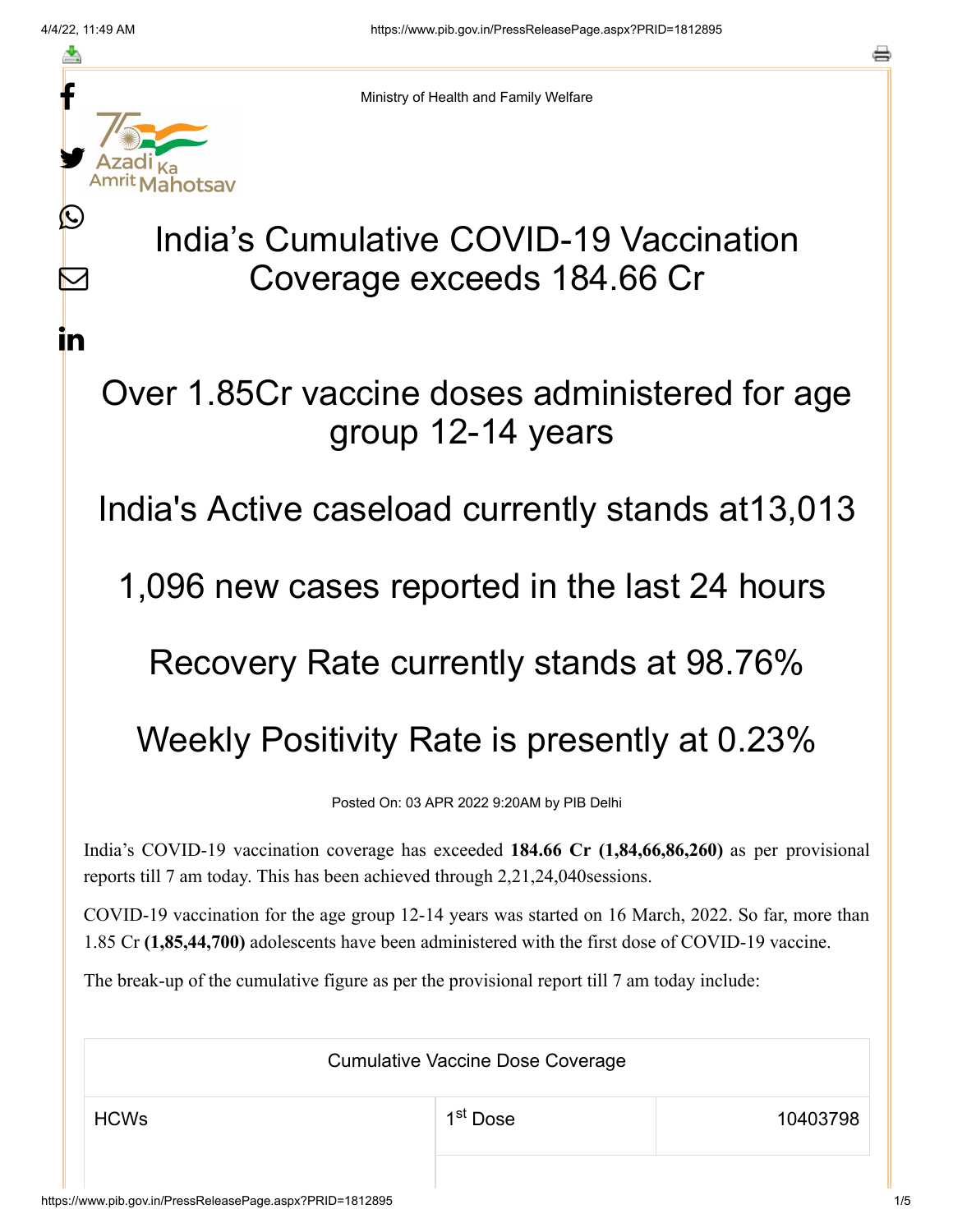| f                           | 2 <sup>nd</sup> Dose   | 10001500       |
|-----------------------------|------------------------|----------------|
|                             | <b>Precaution Dose</b> | 4481443        |
| <b>FLWs</b><br>Ŀ            | 1 <sup>st</sup> Dose   | 18413411       |
|                             | 2 <sup>nd</sup> Dose   | 17513441       |
|                             | <b>Precaution Dose</b> | 6909797        |
| in<br>Age Group 12-14 years | 1 <sup>st</sup> Dose   | 18544700       |
| Age Group 15-18 years       | 1 <sup>st</sup> Dose   | 57318623       |
|                             | $2nd$ Dose             | 38502971       |
| Age Group 18-44 years       | 1 <sup>st</sup> Dose   | 554746168      |
|                             | 2 <sup>nd</sup> Dose   | 467085666      |
| Age Group 45-59 years       | 1 <sup>st</sup> Dose   | 202772979      |
|                             | 2 <sup>nd</sup> Dose   | 185602448      |
| Over 60 years               | 1 <sup>st</sup> Dose   | 126755452      |
|                             | $2nd$ Dose             | 115606486      |
|                             | <b>Precaution Dose</b> | 12027377       |
| <b>Precaution Dose</b>      |                        | 2,34,18,617    |
| Total                       |                        | 1,84,66,86,260 |

Following a continuous downward trend, India's Active Caseload declines to today **13,013**Active cases now constitute **0.03%** of the country's total Positive Cases**.**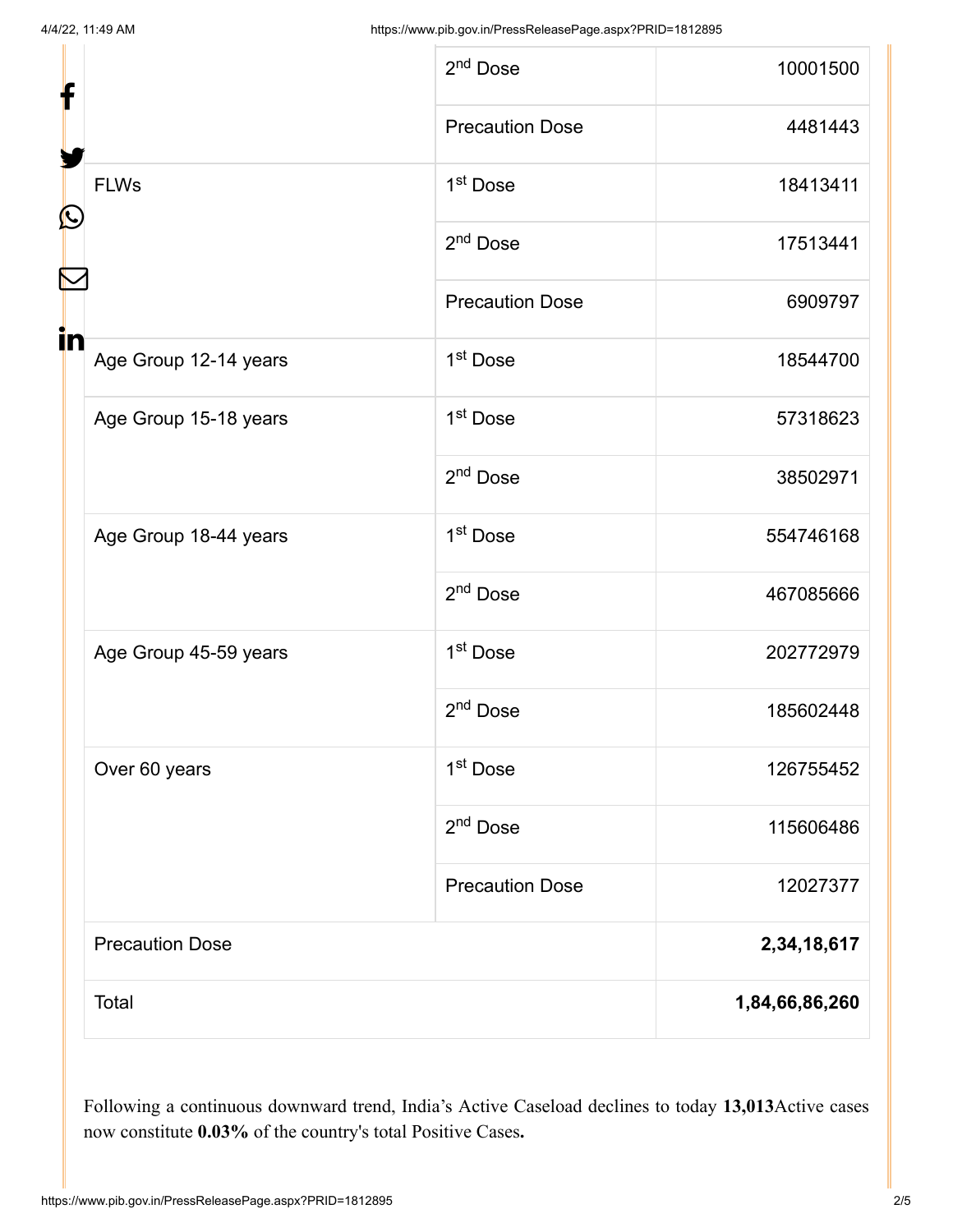4/4/22, 11:49 AM https://www.pib.gov.in/PressReleasePage.aspx?PRID=1812895



Consequently, India's recovery rate stands at **98.76%. 1,447**patients have recovered in the last 24 hours and the cumulative tally of recovered patients (since the beginning of the pandemic) is now at **4,24,93,773.**



**1,096new cases** were reported in the last 24 hours.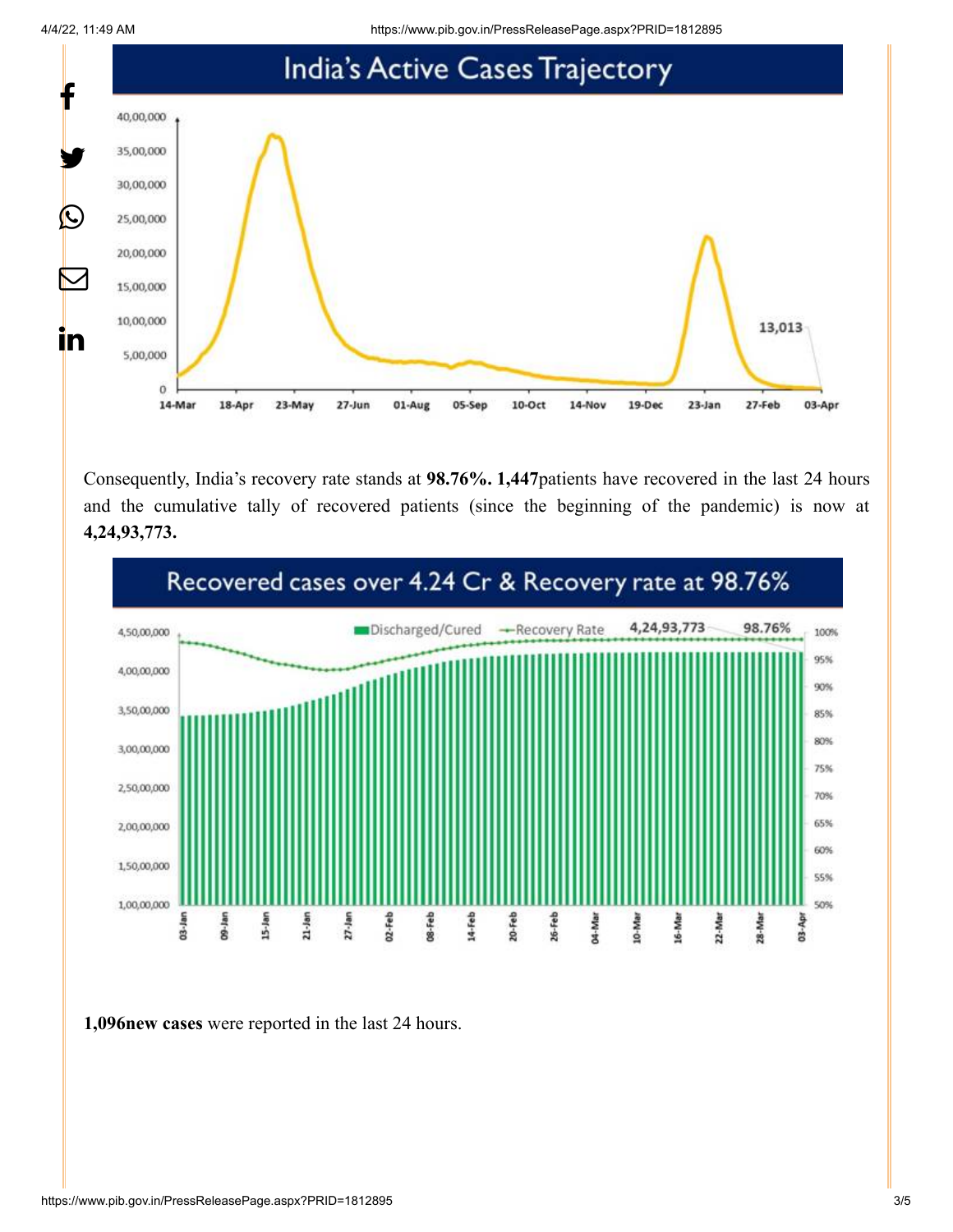4/4/22, 11:49 AM https://www.pib.gov.in/PressReleasePage.aspx?PRID=1812895



The last 24 hours saw a total of **4,65,904**COVID-19tests being conducted. India has so far conducted over **79.07Cr (79,07,64,883)** cumulative tests.

There has been a sustained fall in the weekly and daily Positivity Rates too. **Weekly Positivity Rate** in the country currently **stands at 0.23%** and the **Daily Positivity rate is also reported to be 0.24%.**



\*\*\*\*

#### MV/AL

HFW/COVID States data/3rdApril 2022/3